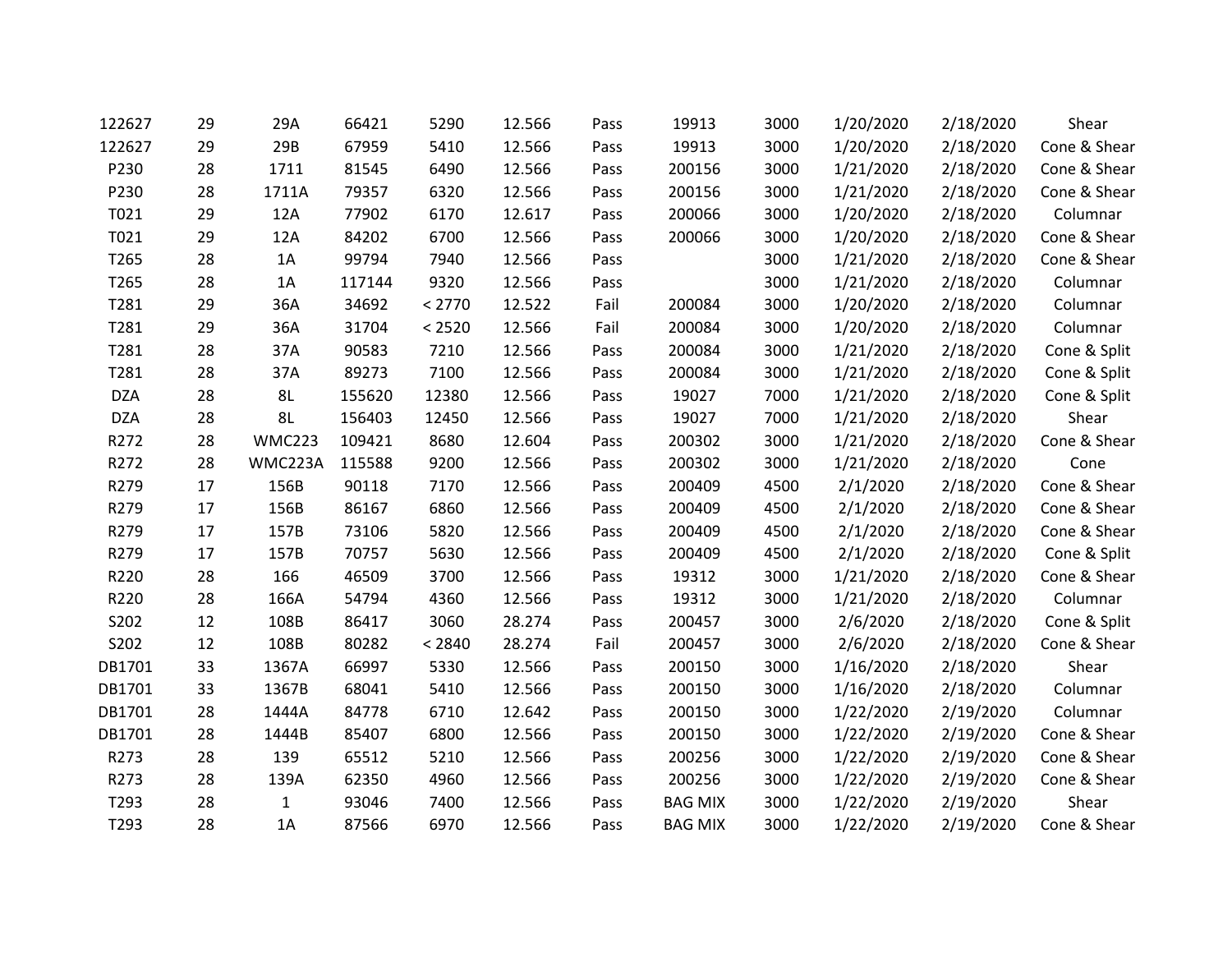| R260   | 28 | <b>IR320A</b> | 85112  | 6770 | 12.566 | Pass | 200110         | 3000 | 1/22/2020 | 2/19/2020 | Cone & Shear |
|--------|----|---------------|--------|------|--------|------|----------------|------|-----------|-----------|--------------|
| R260   | 28 | <b>IR320B</b> | 84149  | 6700 | 12.566 | Pass | 200110         | 3000 | 1/22/2020 | 2/19/2020 | Cone & Shear |
| S060   | 28 | 521           | 71229  | 5670 | 12.566 | Pass | 200196         | 3000 | 1/22/2020 | 2/19/2020 | Cone & Shear |
| S060   | 28 | 521A          | 73454  | 5850 | 12.566 | Pass | 200196         | 3000 | 1/22/2020 | 2/19/2020 | Cone & Shear |
| S300   | 28 | 8             | 72460  | 5770 | 12.566 | Pass | 200040         | 3000 | 1/22/2020 | 2/19/2020 | Cone & Shear |
| S300   | 28 | 8A            | 76799  | 6110 | 12.566 | Pass | 200040         | 3000 | 1/22/2020 | 2/19/2020 | Cone & Split |
| S307   | 28 | 18            | 85379  | 6790 | 12.566 | Pass | 200396         | 3000 | 1/22/2020 | 2/19/2020 | Cone & Shear |
| S307   | 28 | 18A           | 89171  | 7100 | 12.566 | Pass | 200396         | 3000 | 1/22/2020 | 2/19/2020 | Cone & Shear |
| S307   | 28 | 19            | 81227  | 6460 | 12.566 | Pass | 200427         | 3000 | 1/22/2020 | 2/19/2020 | Columnar     |
| S307   | 28 | 19A           | 79586  | 6330 | 12.566 | Pass | 200427         | 3000 | 1/22/2020 | 2/19/2020 | Cone & Shear |
| 122627 | 28 | 35            | 61961  | 4930 | 12.566 | Pass | 200401         | 3000 | 1/22/2020 | 2/19/2020 | Cone & Shear |
| 122627 | 28 | 35A           | 61251  | 4870 | 12.566 | Pass | 200401         | 3000 | 1/22/2020 | 2/19/2020 | Cone & Shear |
| P230   | 28 | 1712          | 68672  | 5460 | 12.566 | Pass | 200154         | 3000 | 1/22/2020 | 2/19/2020 | Cone & Shear |
| P230   | 28 | 1712A         | 66861  | 5320 | 12.566 | Pass | 200154         | 3000 | 1/22/2020 | 2/19/2020 | Cone & Shear |
| P230   | 28 | 1713          | 63440  | 5050 | 12.566 | Pass | 200382         | 4000 | 1/22/2020 | 2/19/2020 | Cone & Shear |
| P230   | 28 | 1713A         | 64406  | 5130 | 12.566 | Pass | 200382         | 4000 | 1/22/2020 | 2/19/2020 | Cone & Split |
| P230   | 28 | 1715          | 66283  | 5270 | 12.566 | Pass | 200154         | 3000 | 1/22/2020 | 2/19/2020 | Cone & Shear |
| P230   | 28 | 1715A         | 65192  | 5190 | 12.566 | Pass | 200154         | 3000 | 1/22/2020 | 2/19/2020 | Columnar     |
| P230   | 28 | 1716          | 137702 | 4870 | 28.274 | Pass | 200160         | 3000 | 1/22/2020 | 2/19/2020 | Columnar     |
| P230   | 28 | 1716A         | 140444 | 4970 | 28.274 | Pass | 200160         | 3000 | 1/22/2020 | 2/19/2020 | Cone & Split |
| P230   | 28 | 1717          | 76587  | 6090 | 12.566 | Pass | 200156         | 3000 | 1/22/2020 | 2/19/2020 | Cone & Shear |
| P230   | 28 | 1717A         | 74327  | 5910 | 12.566 | Pass | 200156         | 3000 | 1/22/2020 | 2/19/2020 | Cone & Shear |
| Q921   | 28 | 806           | 54698  | 4350 | 12.566 | Pass | 200186         | 3000 | 1/22/2020 | 2/19/2020 | Cone & Shear |
| Q921   | 28 | 806A          | 63088  | 5020 | 12.566 | Pass | 200186         | 3000 | 1/22/2020 | 2/19/2020 | Cone & Shear |
| R078   | 28 | 69            | 73763  | 5870 | 12.566 | Pass | 200208         | 3000 | 1/22/2020 | 2/19/2020 | Cone & Shear |
| R078   | 28 | 69A           | 73090  | 5820 | 12.566 | Pass | 200208         | 3000 | 1/22/2020 | 2/19/2020 | Cone & Shear |
| T103   | 28 | 6             | 98657  | 7870 | 12.529 | Pass | 200326         | 3000 | 1/22/2020 | 2/19/2020 | Cone & Shear |
| T103   | 28 | 6A            | 100267 | 7980 | 12.566 | Pass | 200326         | 3000 | 1/22/2020 | 2/19/2020 | Shear        |
| T184   | 28 | 11            | 85353  | 6760 | 12.629 | Pass | 200227         | 3000 | 1/22/2020 | 2/19/2020 | Shear        |
| T184   | 28 | 11A           | 82686  | 6580 | 12.566 | Pass | 200227         | 3000 | 1/22/2020 | 2/19/2020 | Cone & Shear |
| T924   | 28 | 6             | 86264  | 6830 | 12.623 | Pass | <b>BAG MIX</b> | 3000 | 1/22/2020 | 2/19/2020 | Cone & Shear |
| T924   | 28 | 6A            | 87126  | 6930 | 12.566 | Pass | <b>BAG MIX</b> | 3000 | 1/22/2020 | 2/19/2020 | Cone & Shear |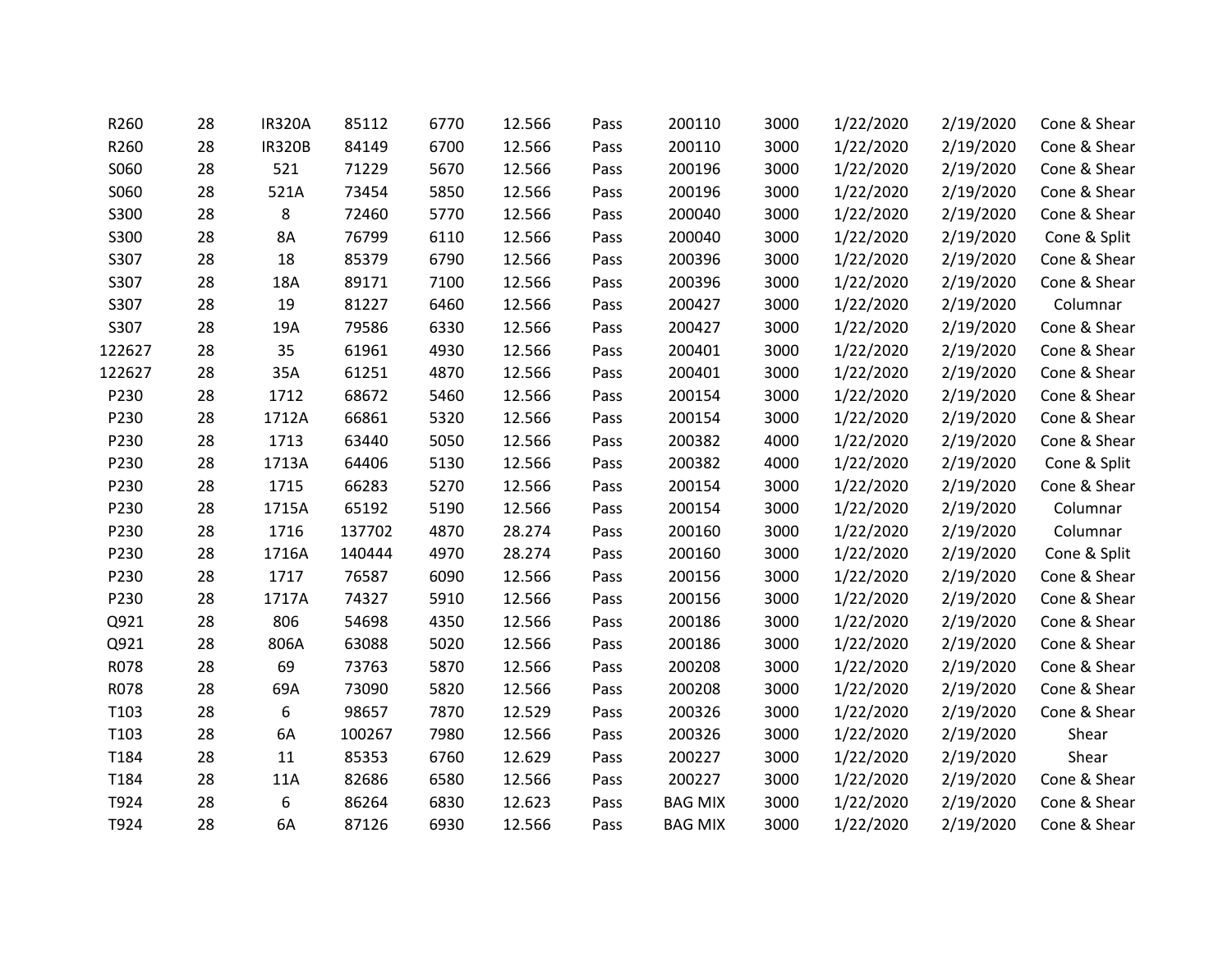| 106077      | 28 | G5A            | 104202 | 8290  | 12.566 | Pass | <b>GROUT</b> | 4000     | 1/22/2020 | 2/19/2020 | Cone & Split |
|-------------|----|----------------|--------|-------|--------|------|--------------|----------|-----------|-----------|--------------|
| 106077      | 28 | G5A            | 107717 | 8570  | 12.566 | Pass | <b>GROUT</b> | 4000     | 1/22/2020 | 2/19/2020 | Cone & Split |
| Q029        | 28 | 431            | 71748  | 5710  | 12.566 | Pass | 200058       | 3000     | 1/22/202  | 2/19/2020 | Columnar     |
| Q029        | 28 | 431A           | 74365  | 5920  | 12.566 | Pass | 200058       | 3000     | 1/22/202  | 2/19/2020 | Cone & Shear |
| <b>S258</b> | 28 | 20A            | 65616  | 5200  | 12.617 | Pass | 200058       | 3000     | 1/22/2020 | 2/19/2020 | Cone & Shear |
| <b>S258</b> | 28 | 20A            | 63332  | 5040  | 12.566 | Pass | 200058       | 3000     | 1/22/2020 | 2/19/2020 | Columnar     |
| S272        | 28 | 16A            | 70317  | 5600  | 12.566 | Pass | 200058       | 3000     | 1/22/2020 | 2/19/2020 | Cone & Shear |
| S272        | 28 | 16A            | 63668  | 5070  | 12.566 | Pass | 200058       | 3000     | 1/22/2020 | 2/19/2020 | Cone & Shear |
| T265        | 28 | 2A             | 60598  | 4820  | 12.566 | Pass |              | 3000     | 1/22/2020 | 2/19/2020 | Columnar     |
| T265        | 28 | 2A             | 74976  | 5970  | 12.566 | Pass |              | 3000     | 1/22/2020 | 2/19/2020 | Columnar     |
| T281        | 28 | 38A            | 65284  | 5200  | 12.566 | Pass | 200084       | 3000     | 1/22/2020 | 2/19/2020 | Cone & Shear |
| T281        | 28 | 38A            | 42598  | 3390  | 12.566 | Pass | 200084       | 3000     | 1/22/2020 | 2/19/2020 | Columnar     |
| T290        | 28 | 5A             | 73727  | 5870  | 12.566 | Pass | 200084       | 3000     | 1/22/2020 | 2/19/2020 | Columnar     |
| T290        | 28 | 5A             | 87299  | 6950  | 12.566 | Pass | 200084       | 3000     | 1/22/2020 | 2/19/2020 | Cone & Split |
| DB1801      | 28 | 18ARK          | 178310 | 14190 | 12.566 | Pass | 19463        | 10000    | 1/22/2020 | 2/19/2020 | Shear        |
| DB1801      | 28 | 18ARK          | 183501 | 14600 | 12.566 | Pass | 19463        | 10000    | 1/22/2020 | 2/19/2020 | Cone         |
| <b>DZA</b>  | 28 | 4D             | 144128 | 11470 | 12.566 | Pass | 19026        | 5000     | 1/22/2020 | 2/19/2020 | Cone & Shear |
| <b>DZA</b>  | 28 | 4D             | 144848 | 11530 | 12.566 | Pass | 19026        | 5000     | 1/22/2020 | 2/19/2020 | Columnar     |
| <b>DZA</b>  | 28 | 4L             | 83951  | 6680  | 12.566 | Pass | 19026        | 5000     | 1/22/2020 | 2/19/2020 | Cone & Shear |
| <b>DZA</b>  | 28 | 4L             | 92869  | 7390  | 12.566 | Pass | 19026        | 5000     | 1/22/2020 | 2/19/2020 | Cone & Shear |
| <b>DZA</b>  | 28 | 9D             | 168680 | 13420 | 12.566 | Pass | 19027        | 7000     | 1/22/2020 | 2/19/2020 | Cone & Shear |
| <b>DZA</b>  | 28 | 9 <sub>D</sub> | 162654 | 12940 | 12.566 | Pass | 19027        | 7000     | 1/22/2020 | 2/19/2020 | Shear        |
| <b>DZA</b>  | 28 | 10M            | 121208 | 9640  | 12.579 | Pass | 19026        | 5500     | 1/22/2020 | 2/19/2020 | Cone & Shear |
| <b>DZA</b>  | 28 | 10M            | 123382 | 9810  | 12.579 | Pass | 19026        | 5500     | 1/22/2020 | 2/19/2020 | Cone & Shear |
| R272        | 28 | V167           | 60755  | 4830  | 12.566 | Pass | 2004540      | 3000     | 1/22/2020 | 2/19/2020 | Cone & Shear |
| R272        | 28 | V167A          | 61607  | 4900  | 12.566 | Pass | 2004540      | 3000     | 1/22/2020 | 2/19/2020 | Cone & Shear |
| 190311      | 28 | 4              | 100550 | 8000  | 12.566 | Pass |              | 3000     | 1/22/2020 | 2/19/2020 | Columnar     |
| 190311      | 28 | 4A             | 103038 | 8200  | 12.566 | Pass |              | 3000     | 1/22/2020 | 2/19/2020 | Cone & Shear |
| R279        | 28 | 151A           | 65025  | 5170  | 12.566 | Pass | 200178       | 3000     | 1/22/2020 | 2/19/2020 | Cone & Shear |
| R279        | 28 | 151A           | 66641  | 5300  | 12.566 | Pass | 200178       | 3000     | 1/22/2020 | 2/19/2020 | Cone & Shear |
| R273        | 28 | 4              | 645    | 50    | 12.566 |      | 200259       | flowfill | 1/22/2020 | 2/19/2020 | Cone         |
| R273        | 28 | 4A             | 645    | 50    | 12.566 |      | 200259       | flowfill | 1/22/2020 | 2/19/2020 | Cone         |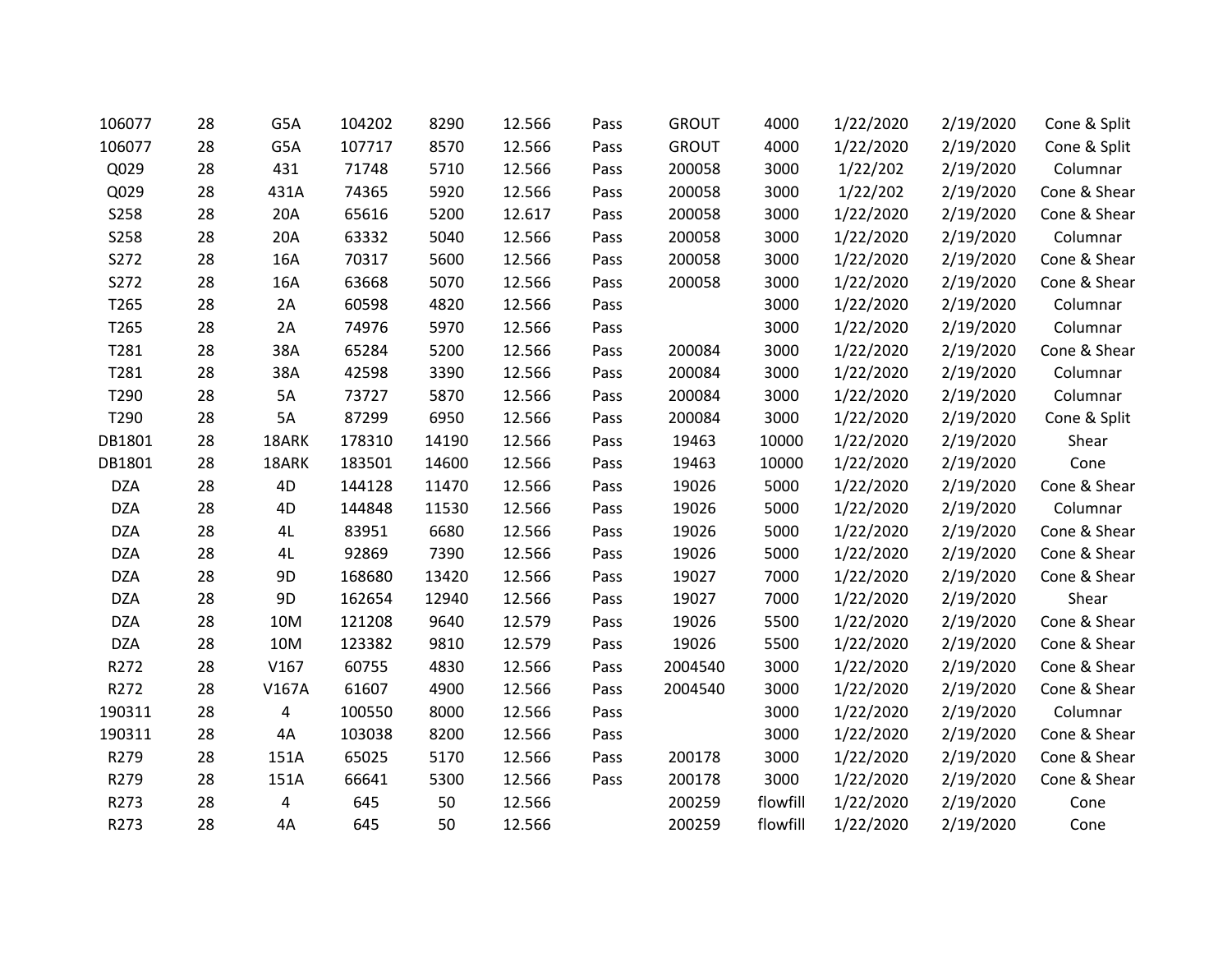| T016   | 28 | 72             | 116925 | 9300  | 12.566 | Pass | 200297         | 3000 | 1/22/2020 | 2/19/2020 | Shear        |
|--------|----|----------------|--------|-------|--------|------|----------------|------|-----------|-----------|--------------|
| T016   | 28 | 72A            | 116532 | 9270  | 12.566 | Pass | 200297         | 3000 | 1/22/2020 | 2/19/2020 | Shear        |
| R243   | 28 | 130            | 62603  | 4980  | 12.566 | Pass | 200327         | 3000 | 1/22/2020 | 2/19/2020 | Shear        |
| R243   | 28 | 130A           | 65595  | 5220  | 12.566 | Pass | 200327         | 3000 | 1/22/2020 | 2/19/2020 | Columnar     |
| S289   | 28 | 9              | 83002  | 6590  | 12.604 | Pass | 19525          | 3000 | 1/22/2020 | 2/19/2020 | Cone & Shear |
| S289   | 28 | <b>9A</b>      | 80083  | 6350  | 12.604 | Pass | 19525          | 3000 | 1/22/2020 | 2/19/2020 | Shear        |
| DB1701 | 28 | 171A           | 72117  | 5740  | 12.566 | Pass | 200099         | 3000 | 1/23/2020 | 2/20/2020 | Cone & Shear |
| DB1701 | 28 | 171B           | 72314  | 5750  | 12.566 | Pass | 200099         | 3000 | 1/23/2020 | 2/20/2020 | Cone         |
| S300   | 28 | 9              | 85015  | 6770  | 12.566 | Pass | 19863          | 3000 | 1/23/2020 | 2/20/2020 | Cone & Shear |
| S300   | 28 | <b>9A</b>      | 87085  | 6930  | 12.566 | Pass | 19863          | 3000 | 1/23/2020 | 2/20/2020 | Cone & Shear |
| T340   | 28 | $\overline{7}$ | 76570  | 6090  | 12.566 | Pass | <b>BAG MIX</b> | 3500 | 1/23/2020 | 2/20/2020 | Cone & Shear |
| T340   | 28 | <b>7A</b>      | 80600  | 6410  | 12.566 | Pass | <b>BAG MIX</b> | 3500 | 1/23/2020 | 2/20/2020 | Cone & Shear |
| 122627 | 28 | 36             | 76921  | 6120  | 12.566 | Pass | 200401         | 3000 | 1/23/2020 | 2/20/2020 | Cone & Shear |
| 122627 | 28 | 36A            | 73407  | 5840  | 12.566 | Pass | 200401         | 3000 | 1/23/2020 | 2/20/2020 | Cone & Shear |
| P230   | 28 | 1718           | 72214  | 5750  | 12.566 | Pass | 200154         | 3000 | 1/232/20  | 2/20/2020 | Cone & Shear |
| P230   | 28 | 1718A          | 73331  | 5840  | 12.566 | Pass | 200154         | 3000 | 1/232/20  | 2/20/2020 | Cone & Shear |
| P230   | 28 | 1720           | 71815  | 5710  | 12.566 | Pass | 200382         | 4000 | 1/23/2020 | 2/20/2020 | Cone & Shear |
| P230   | 28 | 1720A          | 67269  | 5350  | 12.566 | Pass | 200382         | 4000 | 1/23/2020 | 2/20/2020 | Cone & Shear |
| 124266 | 28 | 2ARB           | 136094 | 10830 | 12.566 | Pass | 200031         | 8000 | 1/23/2020 | 2/20/2020 | Cone         |
| 124266 | 28 | 2ARB           | 140038 | 11140 | 12.566 | Pass | 200031         | 8000 | 1/23/2020 | 2/20/2020 | Cone         |
| S009   | 28 | 15A            | 138591 | 11030 | 12.566 | Pass | 200283         | 3000 | 1/23/2020 | 2/20/2020 | Cone         |
| S009   | 28 | 15A            | 136547 | 10870 | 12.566 | Pass | 200283         | 3000 | 1/23/2020 | 2/20/2020 | Cone         |
| T211   | 28 | 1A             | 64637  | 5140  | 12.566 | Pass | 200452         | 3000 | 1/23/2020 | 2/20/2020 | Columnar     |
| T211   | 28 | 1A             | 66661  | 5300  | 12.566 | Pass | 200452         | 3000 | 1/23/2020 | 2/20/2020 | Cone & Shear |
| T211   | 28 | 1Z             | 66929  | 5300  | 12.629 | Pass | 200452         | 3000 | 1/23/2020 | 2/20/2020 | Cone         |
| T211   | 28 | 1Z             | 64406  | 5130  | 12.566 | Pass | 200452         | 3000 | 1/23/2020 | 2/20/2020 | Cone & Shear |
| T281   | 28 | 39A            | 71938  | 5720  | 12.566 | Pass | 200084         | 3000 | 1/23/2020 | 2/20/2020 | Columnar     |
| T281   | 28 | 39A            | 55846  | 4440  | 12.566 | Pass | 200084         | 3000 | 1/23/2020 | 2/20/2020 | Columnar     |
| T299   | 28 | 1A             | 89536  | 7130  | 12.566 | Pass | <b>GROUT</b>   | 3000 | 1/23/2020 | 2/20/2020 | Columnar     |
| T299   | 28 | 1A             | 81670  | 6500  | 12.566 | Pass | <b>GROUT</b>   | 3000 | 1/23/2020 | 2/20/2020 | Cone & Shear |
| T349   | 28 | 3A             | 81725  | 6500  | 12.566 | Pass | 200233         | 3000 | 1/23/2020 | 2/20/2020 | Cone & Shear |
| T349   | 28 | 3A             | 80197  | 6380  | 12.566 | Pass | 200233         | 3000 | 1/23/2020 | 2/20/2020 | Cone & Shear |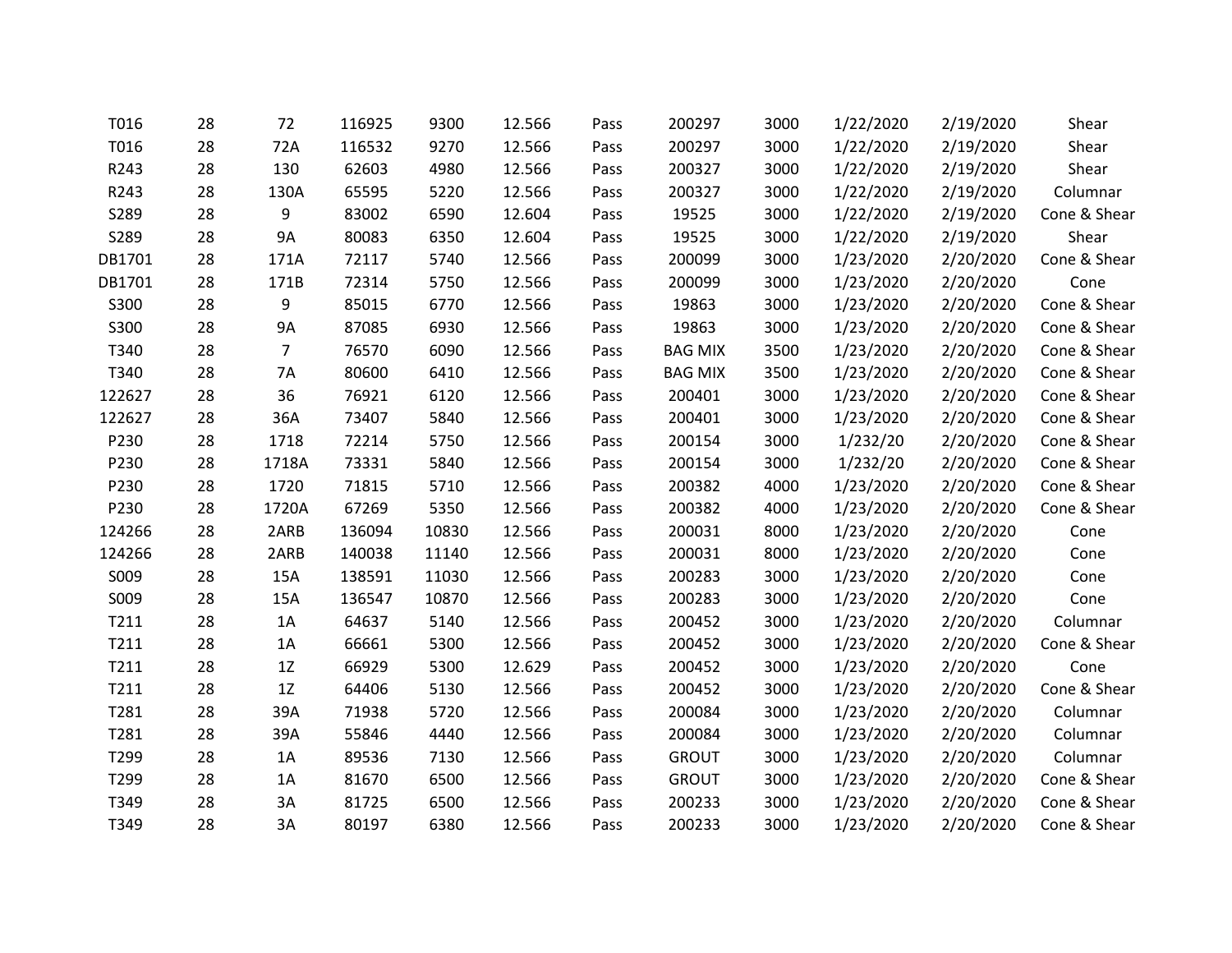| T350   | 28 | 6A             | 60973  | 4850  | 12.566 | Pass | 200320         | 3000 | 1/23/2020 | 2/20/2020 | Cone & Shear |
|--------|----|----------------|--------|-------|--------|------|----------------|------|-----------|-----------|--------------|
| T350   | 28 | 6A             | 60650  | 4830  | 12.566 | Pass | 200320         | 3000 | 1/23/2020 | 2/20/2020 | Columnar     |
| R279   | 28 | 152A           | 83966  | 6680  | 12.566 | Pass | 200406         | 3000 | 1/23/2020 | 2/20/2020 | Cone & Shear |
| R279   | 28 | 152A           | 82755  | 6590  | 12.566 | Pass | 200406         | 3000 | 1/23/2020 | 2/20/2020 | Columnar     |
| T234   | 28 | 24             | 98480  | 7840  | 12.566 | Pass | 16345          | 4000 | 1/23/2020 | 2/20/2020 | Cone & Shear |
| T234   | 28 | 24A            | 95940  | 7630  | 12.566 | Pass | 16345          | 4000 | 1/23/2020 | 2/20/2020 | Cone & Split |
| 106077 | 28 | G6A            | 110567 | 8800  | 12.566 | Pass | <b>GROUT</b>   | 4000 | 1/23/2020 | 2/20/2020 | Shear        |
| 106077 | 28 | G6A            | 123008 | 9790  | 12.566 | Pass | <b>GROUT</b>   | 4000 | 1/23/2020 | 2/20/2020 | Columnar     |
| S370   | 28 | 25A            | 72205  | 5750  | 12.566 | Pass | 200151         | 3000 | 1/23/2020 | 2/20/2020 | Cone & Shear |
| S370   | 28 | 25A            | 63527  | 5060  | 12.566 | Pass | 200151         | 3000 | 1/23/2020 | 2/20/2020 | Cone & Shear |
| T016   | 28 | 73             | 124391 | 9900  | 12.566 | Pass | 200297         | 3000 | 1/23/2020 | 2/20/2020 | Cone & Shear |
| T016   | 28 | 73A            | 116357 | 9260  | 12.566 | Pass | 200297         | 3000 | 1/23/2020 | 2/20/2020 | Cone & Shear |
| T016   | 28 | 74             | 109681 | 8730  | 12.569 | Pass | 200297         | 3000 | 1/23/2020 | 2/20/2020 | Cone & Shear |
| T016   | 28 | 74A            | 113704 | 9050  | 12.569 | Pass | 200297         | 3000 | 1/23/2020 | 2/20/2020 | Cone & Shear |
| S127   | 28 | 116            | 78588  | 6280  | 12.516 | Pass | 200040         | 3000 | 1/23/2020 | 2/20/2020 | Columnar     |
| S127   | 28 | 116A           | 79523  | 6330  | 12.566 | Pass | 200040         | 3000 | 1/23/2020 | 2/20/2020 | Shear        |
| P230   | 28 | 1721           | 84458  | 6720  | 12.566 | Pass | 200156         | 3000 | 1/23/2020 | 2/20/2020 | Cone & Split |
| P230   | 28 | 1721A          | 88393  | 7030  | 12.566 | Pass | 200156         | 3000 | 1/23/2020 | 2/20/2020 | Cone & Shear |
| DB1801 | 28 | 27             | 72039  | 5710  | 12.617 | Pass | 200169         | 3000 | 1/23/2020 | 2/20/2020 | Cone & Shear |
| DB1801 | 28 | 27A            | 68980  | 5490  | 12.566 | Pass | 200169         | 3000 | 1/23/2020 | 2/20/2020 | Columnar     |
| S202   | 14 | 108C           | 92183  | 3260  | 28.274 | Pass | 200457         | 3000 | 2/6/2020  | 2/20/2020 | Cone & Split |
| S202   | 14 | 108C           | 91886  | 3250  | 28.274 | Pass | 200457         | 3000 | 2/6/2020  | 2/20/2020 | Cone & Shear |
| S060   | 28 | 522            | 91344  | 7270  | 12.566 | Pass | 200196         | 3000 | 1/24/2020 | 2/21/2020 | Cone         |
| S060   | 28 | 522A           | 80169  | 6380  | 12.566 | Pass | 200196         | 3000 | 1/24/2020 | 2/21/2020 | Cone & Shear |
| S202   | 28 | 101            | 62838  | 5000  | 12.566 | Pass | 200413         | 4000 | 1/24/2020 | 2/21/2020 | Cone & Shear |
| S202   | 28 | 101A           | 64095  | 5100  | 12.566 | Pass | 200413         | 4000 | 1/24/2020 | 2/21/2020 | Cone & Shear |
| S202   | 28 | 102            | 62009  | 4930  | 12.566 | Pass | 200413         | 4000 | 1/24/2020 | 2/21/2020 | Cone & Shear |
| S202   | 28 | 102A           | 63260  | 5030  | 12.566 | Pass | 200413         | 4000 | 1/24/2020 | 2/21/2020 | Cone & Shear |
| T924   | 28 | $\overline{7}$ | 86669  | 6900  | 12.566 | Pass | <b>BAG MIX</b> | 3000 | 1/24/2020 | 2/21/2020 | Cone & Shear |
| T924   | 28 | <b>7A</b>      | 90067  | 7170  | 12.566 | Pass | <b>BAG MIX</b> | 3000 | 1/24/2020 | 2/21/2020 | Columnar     |
| 106077 | 28 | G7A            | 114762 | 9130  | 12.566 | Pass | <b>GROUT</b>   | 4000 | 1/24/2020 | 2/21/2020 | Cone & Split |
| 106077 | 28 | G7A            | 129526 | 10310 | 12.566 | Pass | <b>GROUT</b>   | 4000 | 1/24/2020 | 2/21/2020 | Columnar     |